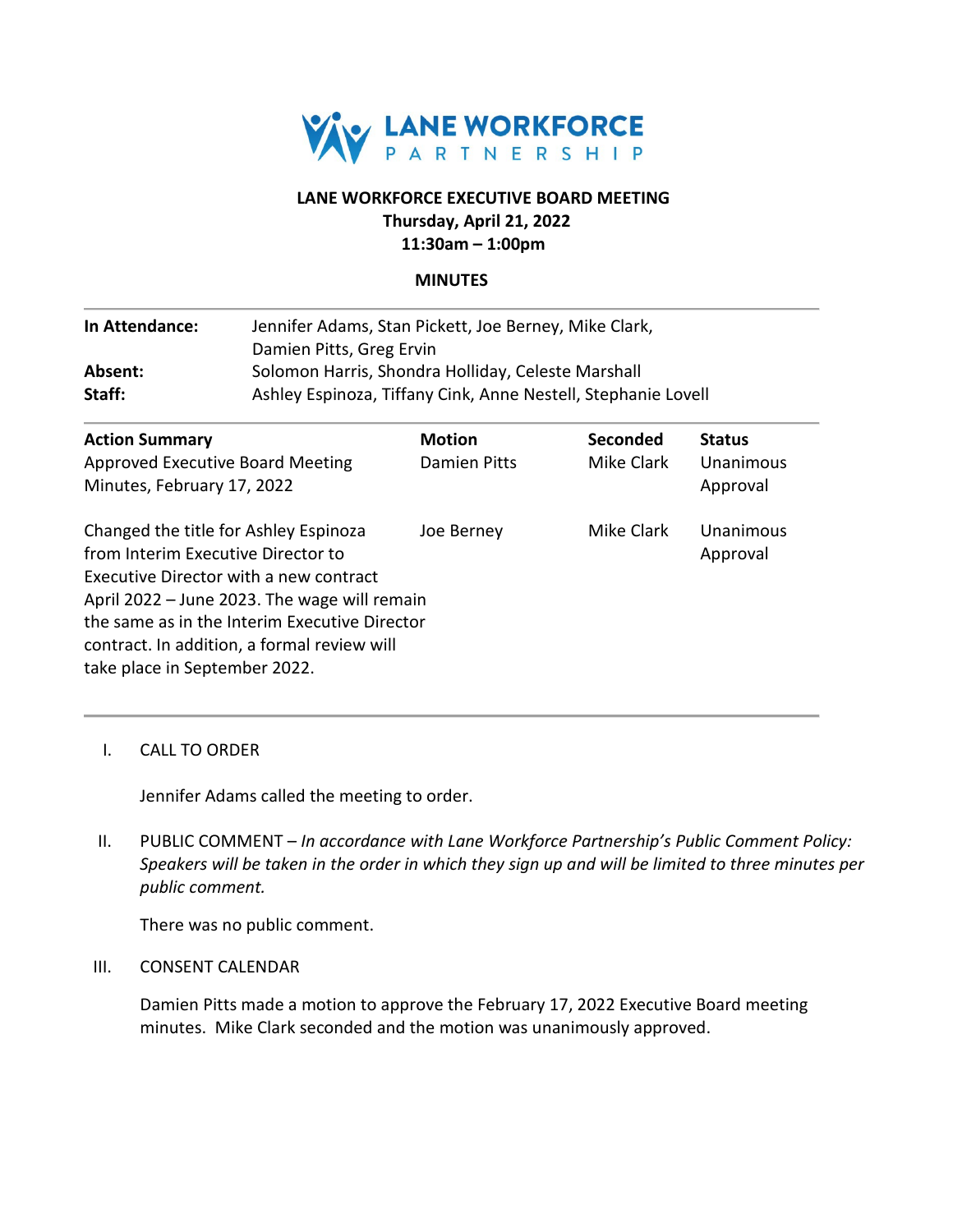#### IV. INTERIM EXECUTIVE DIRECTOR REPORT

Ashley Espinoza stated that this document is a snapshot in time and is intended to show the work flow as it relates to our mission, vision, and role as Lane Workforce Partnership.

We are rooted in the goals laid out in our local strategic plan. Themes in the document include Ms. Espinoza's professional and personal development, projects LWP staff are working on, Oregon Workforce Partnership, Higher Education Coordinating Committee, Partnerships, Presentations, and Funding/Grants.

Joe Berney said that he is really more interested in how we as a body understand the effectiveness and impacts of our investments and how we are managing the dollars we receive. Mr. Berney is also interested in how the new influx of money for workforce will be spent. Ms. Espinoza shared that all the metrics are captured in the Lane Workforce Partnership Workforce System Mid-Year and Year-End Performance Reports that are distributed widely. The State of the Workforce Report (produced every two years) also contains metrics on the investments and impacts. All of our work and the investments made are driven by the local strategic plan in partnership with all our partners.

Greg Erwin expressed similar thoughts as Mr. Berney in terms of understanding the effectiveness and impacts of our investments Lane County. Mr. Erwin referenced the latest midyear report and asked Ms. Espinoza what are our overarching goals and what are you concerned with seeing improve in the mid-year report. Ms. Espinoza said that what she has been hearing over and over throughout the community is the need for alignment between quality positions and quality employees. When we look at our human capital and the steps necessary to fill those gaps, that is the work we need to focus on. We look at the whole workforce environment: housing, childcare, job site culture, recruitment and retention, etc. There needs to be very intentional reflection on each individual organization and everyone that plays a part in the workforce system. What we do really well is to make strategic investments based on the goals laid out in the local strategic plan. LWP does not provide direct services, programs, or trainings. We invest, build partnerships, and advocate in the community, etc. Mr. Erwin said there is a financial investment in running Lane Workforce Partnership and asked hypothetically, would we be able to measure the impacts in the short and long term, if Lane Workforce Partnership was dissolved – essentially what would happen in the absence of Lane Workforce Partnership, not just what was accomplished but what was the opportunity cost given up. Ms. Espinoza shared the example that when COVID first hit, Lane Workforce Partnership was the first one to get funds out to the businesses in the community - months before the state and federal government were able to offer funds into the community.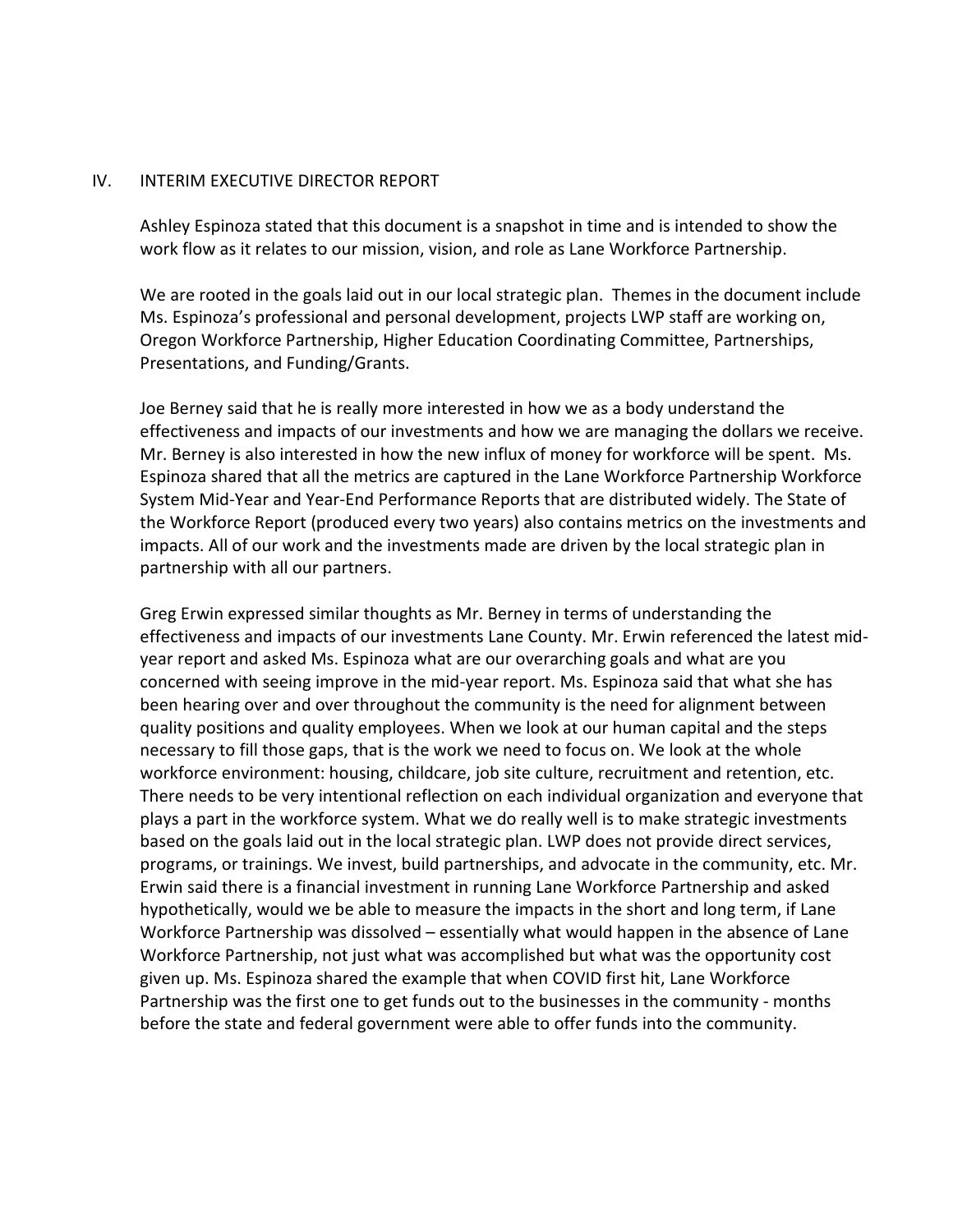Stan Pickett shared some on the ground examples of the impacts the workforce board has had on the construction-aggregate industry side of things. Several years ago, the board was able to facilitate presentations to high schools, sand and gravel tours, etc. A couple years later, the industry asked for funding for CDL training with all the companies together and that project was funded. Now we are starting a transportation sector and a CDL school will be created to serve all of Lane County. Just in Lane County, there is a shortage of CDL drivers upwards of 300 – 400 people every year. Within the transportation sector, there is also a shortage of mechanics. We are working really closely with LCC as they have the potential of running 48 mechanics through their program a year. That should have a significant impact. Over the course of the last six months, the WorkSource Center has been much more engaged with our business activity, transportation sector, etc. We are getting a voice with them and they now better understand what we need and what we are looking for. The workforce board has been great at getting that connection really established with the WorkSource Center staff. Mr. Pickett noted that the one thing that really shows you where the money is going is the budget and each individual budget line. If you want to know what that money is funding on a budget line, you can reach out to Tiffany Cink or Ms. Espinoza.

Damien Pitts referenced the websites for Lane Workforce Partnership and Oregon Workforce Partnership in term of branding. It seems that a lot of things that Lane Workforce Partnership is doing is focused heavily on the Latinx community versus other demographics – veterans, LGBTQ, black people, etc. Mr. Pitts asked that we be cognizant of needing to represent all people as we move forward. Mr. Pitts would like to see us have a more expansive vision and define diversity and inclusion as a group and then break down those caveats - how can we be truly inclusive and not tokenizing and that our brand is solid and great amongst various types of people – not just racial minorities, not just veterans but everyone. How we look is initially going to determine how people interact with us and then how people interact with us will determine how our branding will continue to expand for the better. Ms. Espinoza responded that we want to be authentically engaged with a lot of different groups. We first have to understand our role in the community and then look at how do we motivate our partners and give them the information to activate on their end since we do not provide direct services. Ms. Espinoza noted that if you look at the data, the Latino/Hispanic community is the fastest growing workforce demographic in Lane County. Mr. Pickett mentioned that one of the ways we can hit all these communities is to get more people from these communities on LWP's full board. The more people we can have on the board from diverse backgrounds, the better chance we have of serving the various communities. Mr. Berney also suggested looking at having subcontracts with various groups existing in the community (in addition to board representation) that would dig deeper. This might be an additional way to provide funding to groups that are so often underrepresented so that they can have the capacity to provide this body and others with real input, recruitment, promotion, etc.

# V. EXECUTIVE DIRECTOR TRANSITION

Per ORS 192.610, the Executive Board conducted an executive session to discuss matters of personnel and per LWP Board By-Laws, the Interim Executive Director and all staff left the meeting during the Executive Session.

Following the Executive Session, Ms. Adams called the regular meeting back to order.